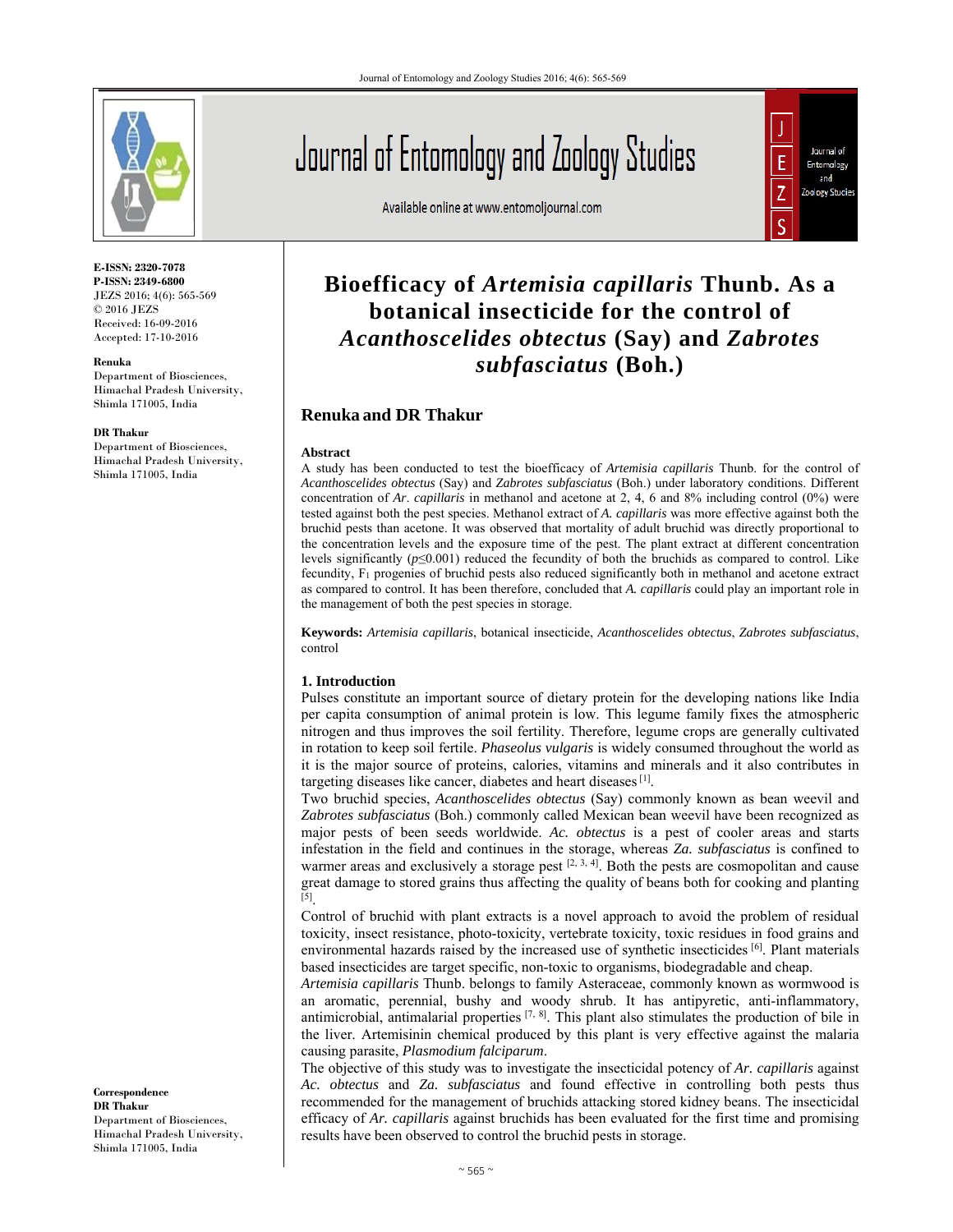## **2. Materials and Methods**

#### **2.1 Sample Collection**

This study was carried out from May 2012 to October 2012. The infested and uninfested seeds of *P*. *vulgaris* were collected from the different areas of the Himachal Pradesh. After emergence of the adult bruchids from infested samples, cultures were initiated and sublet under controlled condition of temperature and relative humidity. Cultures were propagated in different petri-dishes (90 mm diameter, Tarsons and 105 mm diameter, Borosil) and wire mesh cages  $(12\times10\times10^{2}$  cm) along with host seeds. Adults thus emerged were identified as *Za. subfasciatus* and *Ac. obtectus* by running them in the dichotomous key developed by Arora, 1977, Johnson, 1990 and Kingsolver, 2004 [9, 10, 11].

**2.2 Maintenance of the Culture:** Reserve culture of *Za. subfasciatus* and *Ac. obtectus* both were maintained in the laboratory in 500 ml glass jars covered with muslin cloth. All alive and dead insects were discarded after fifteen days of introduction. Insects were counted as dead when they failed to move any part of their body. The treated and control seeds were kept until emergence of  $F_1$  progeny. The number of  $F_1$ progeny was counted both in treated and control seeds.

**2.3 Collection and identification of the plant:** *Ac. capillaris*  was collected from District, Lahaul & Spiti (Himachal Pradesh) and identified by taxonomic key developed by Eichler (1883)<sup>[12]</sup> and also with the help of Plant taxonomist, Prof. M. K. Seth, Department of Biosciences, Himachal Pradesh University, Shimla (H. P). The plant materials were washed and air dried in the shade before use.

Aerial parts of the plant were used in the present study. Plant extract was prepared in methanol and acetone according to the method of Talukdar and Howse  $(1993)$ <sup>[13]</sup> with a few modifications. Twenty grams of ground leaf powder of plant was mixed with 100 ml of solvents, stirred for 30 minute using a magnetic stirrer and then left undisturbed for 24 hours. The mixture was then filtered through Whatman # 1 paper, and the solids were stirred again for 15 minutes with the same solvent and filtrates were combined. The solvent from the pooled filtered solution was evaporated in a water bath by setting the temperature of water bath according to the boiling point of the solvent used. After complete evaporation of the solvents, final crude extracts were dissolved in solvents before use. Different concentration levels, 2, 4, 6, 8% were prepared and 1ml of each concentration was applied to the filter papers placed in the petri-dishes and allowed to air dried until the complete evaporation of solvents. Concentrations used were determined after conducting preliminary experiments to standardize the doses and then used for assessing their insecticidal and seed protective effects.

Methanol and acetone treated filter paper placed in petridishes were taken as control and both of them found nontoxic to the pests. Then 50 healthy seeds of *P. vulgaris* were placed on the extract treated filter papers inside the petri-dishes. Five pairs of freshly emerged adults of *Ac. obtectus* and *Za. subfasciatus* were released in different petri-dishes and covered for the next 7 days for observation. The number of dead insects in each petri-dish was counted after 24, 48, 72 and 96 hrs and also up to 100% mortality of pests. The experiment was designed in a completely randomized design in three replications each.

**2.4 Data Analysis:** Percentage insect mortality was calculated by using Abbott's formula (Abbott, 1925)<sup>[14]</sup> as follows: Correct % mortality=  $1 - C_n - C_T / C_T \times 100$ 

Where, n- number of insects, C-control and T-treatment.

Mortality data in different concentrations levels were subjected to Multivariate ANOVA using SPSS-16 software. Percent data were arcsine transformed by using formula:

 $(ASIN ((value/100)^0.5)*57.32484)$ 

Duncan's Multiple Range Tests (DMRT) was applied to all the means using SPSS-16 software.

Efficacy of *Ac. capillaris* as an insecticide against bruchid was studied for the three following parameters, viz. mortality response of adult bruchids, eggs deterrence and  $F_1$  progeny reduction.

#### **3. Results**

**3.1 Mortality response of adult bruchids:** Methanol and acetone extract of *Ar*. *capillaris* was found toxic to *Ac*. *obtectus* and *Za*. *subfasciatus* and significantly brought the mortality of adults as compared to the control. Methanolic extract was more effective than acetone against both the pests. Mortality of adults was directly proportional to concentration of extract and exposure duration. Methanol extract at 6 and 8% concentration levels was effective than lower concentration and gave 100% mortality on 6.66±0.66 and 6.33±0.33 days of treatment both in *Ac*. *obtectus* and *Za*. *subfasciatus* respectively with statistically (*p*≤0.001) almost similar values. The acetone extract at 8% concentration level was most effective giving 100% mortality of *Ac*. *obtectus* and *Za*. *subfasciatus* on 7.66±0.88 and 7.33±0.66 days of treatment respectively. Acetone extract of *Ac*. *capillaris* at 4 and 6% concentration both gave 100% mortality on 9.66±0.88 days after treatment in *Ac*. *obtectus*, whereas same concentrations resulted 100% mortality on 10.66±0.66 and 9.33±0.66 days respectively in *Za*. *subfasciatus*. Methanol and acetone extracts of *Ar*. *capillaris* at different concentration were statistically different to the control for both the pest species (Fig. 1, 2, 3, 4 and Table 1, 2).



**Fig 1:** Adult mortality of *A. obtectus* resulted from different concentrations of *A. capillaris* in methanol extract.



**Fig 2:** Adult mortality of *A. obtectus* resulted from different concentrations of *A. capillaris* in acetone extract.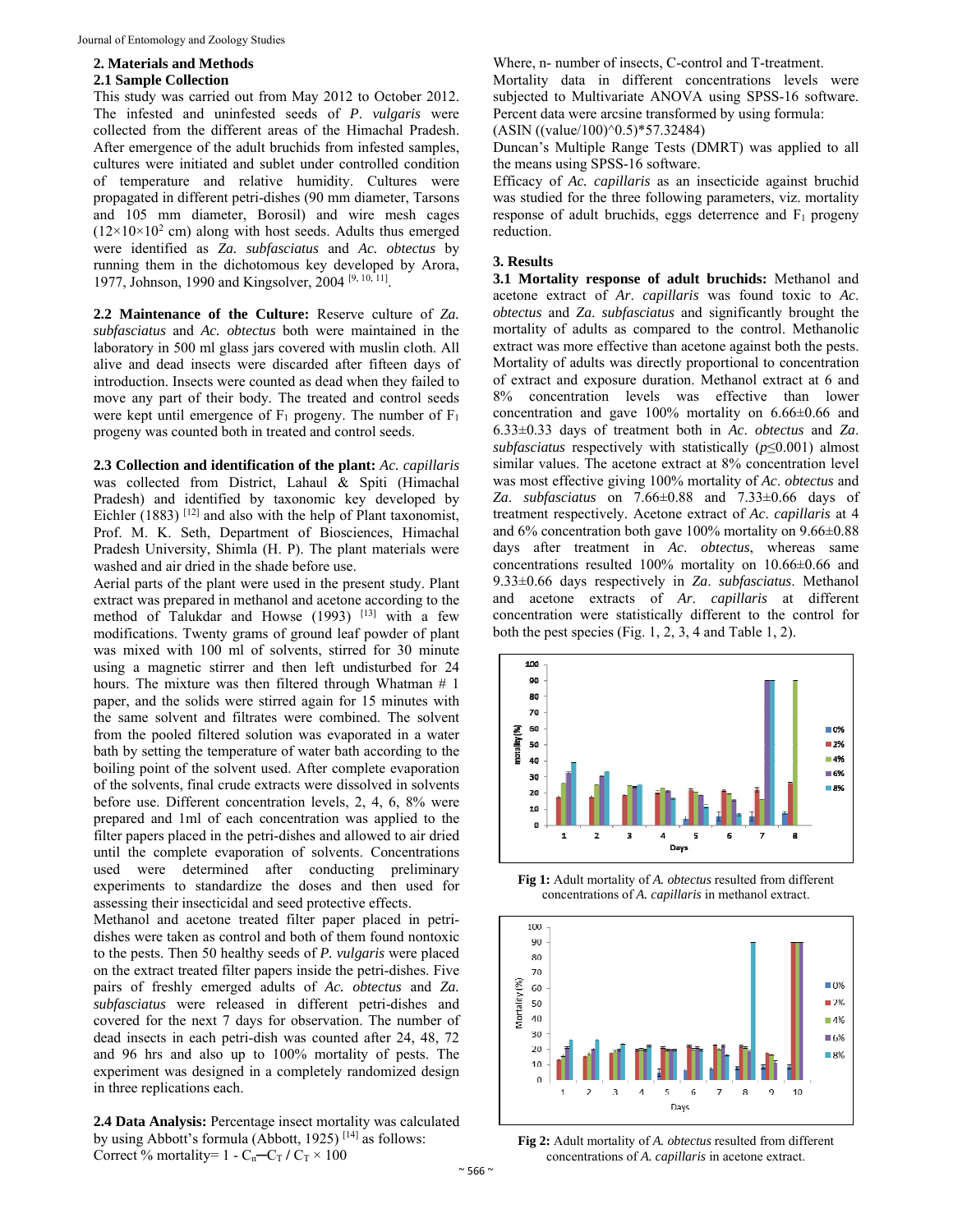

**Fig 3:** Adult mortality of *Z. subfasciatus* resulted from different concentrations of *A. capillaris* in methanol extract.



**Fig 4:** Adult mortality of *Z. subfasciatus* resulted from different concentrations of *A. capillaris* in acetone extract.

|  |  |  | <b>Table 1:</b> Adult mortality of A, <i>obtectus</i> treated with different concentration of A, <i>capillaris</i> in methanol and acetone extracts |
|--|--|--|-----------------------------------------------------------------------------------------------------------------------------------------------------|
|--|--|--|-----------------------------------------------------------------------------------------------------------------------------------------------------|

|          | <b>Dose</b> |                               | Insect mortality $(\% )$      |                                |                               |                                |                                |                               |                               |                              |                               |  |
|----------|-------------|-------------------------------|-------------------------------|--------------------------------|-------------------------------|--------------------------------|--------------------------------|-------------------------------|-------------------------------|------------------------------|-------------------------------|--|
| Extract  | (%)         | $1^{\rm st}$ D                | $2nd$ D                       | $3^{\rm rd}$ D                 | $4^{\text{th}}$ D             | $5^{\text{th}}$ D              | $6^{th}$ D                     | $7th$ D                       | $8^{th}$ D                    | $9th$ D                      | $10^{\text{th}}$ D            |  |
|          |             | $0.00 \pm 0.00$ <sup>e</sup>  | $0.00 \pm 0.00^e$             | $0.00 \pm 0.00$ <sup>c</sup>   | $0.00 \pm 0.00$ <sup>d</sup>  | $3.82 \pm 1.41$ °              | $5.42 \pm 2.71$ <sup>d</sup>   | $5.42 \pm 2.71$ <sup>d</sup>  | $7.33 \pm 0.79$ <sup>c</sup>  | $7.94 \pm 1.22^b$            |                               |  |
|          |             | $17.44 \pm 0.58$ <sup>d</sup> | $17.44 \pm 0.58$ <sup>d</sup> | $18.42 \pm 0.55^{\circ}$       | $20.23 \pm 1.00^b$            | $21.68 \pm 0.74$ <sup>a</sup>  | $21.40 \pm 0.73$ <sup>a</sup>  | $21.91 \pm 1.29$ <sup>b</sup> | $25.84 \pm 0.42^b$            | $90.04 \pm 0.00^a$           |                               |  |
| Methanol |             | $25.84 \pm 0.42$ <sup>c</sup> | $25.10 \pm 0.43$ °            | $24.35 \pm 0.43$ <sup>a</sup>  | $22.78 \pm 0.46^a$            | $20.54 \pm 0.76$ <sup>ab</sup> | $19.36 \pm 0.52$ <sup>a</sup>  | $16.02 \pm 0.96$ <sup>c</sup> | $90.04 \pm 0.00^a$            |                              |                               |  |
|          |             | $32.59 \pm 0.36^b$            | $30.00 \pm 0.38^{\rm b}$      | $23.58 \pm 0.45^a$             | $21.13 \pm 0.49^{ab}$         | $18.42 \pm 0.55^{\circ}$       | $15.31 \pm 0.64^b$             | $90.04 \pm 0.00^a$            |                               |                              |                               |  |
|          |             | $38.66 \pm 0.34$ <sup>a</sup> | $33.01 \pm 0.21$ <sup>a</sup> | $25.10 \pm 0.43$ <sup>a</sup>  | $16.41 \pm 0.61$ °            | $11.47 \pm 0.85$ °             | $6.53 \pm 0.79$ °              | $90.04 \pm 0.00^a$            |                               |                              |                               |  |
|          |             | $0.00 \pm 0.00^{\circ}$       | $0.00 \pm 0.00$ <sup>d</sup>  | $0.00 \pm 0.00$ <sup>d</sup>   | $0.00 \pm 0.00$ <sup>c</sup>  | $4.62 \pm 2.41$ °              | $6.53 \pm 0.79$ <sup>d</sup>   | $7.33 \pm 0.79$ <sup>c</sup>  | $7.94 \pm 1.22^b$             | $8.56 \pm 1.41$ <sup>e</sup> | $8.56 \pm 1.41^b$             |  |
| Acetone  |             | $12.88 \pm 0.76$ <sup>d</sup> | $15.31 \pm 0.64$ °            | $17.44 \pm 0.58$ <sup>c</sup>  | $19.36 \pm 0.52^{\circ}$      | $21.13 \pm 0.49^a$             | $21.97 \pm 0.47$ <sup>a</sup>  | $22.78 \pm 0.46^a$            | $21.97 \pm 0.47^{\circ}$      | $17.44 \pm 0.58^{\circ}$     | $90.04 \pm 0.00^a$            |  |
|          |             | $16.02 \pm 0.96$ <sup>c</sup> | $17.08 \pm 0.91$ <sup>c</sup> | $18.42 \pm 0.55$ <sup>bc</sup> | $19.95 \pm 0.79^{\rm b}$      | $19.36 \pm 0.52$ <sup>a</sup>  | $19.95 \pm 0.79^{\circ}$       | $20.26 \pm 0.51^{\circ}$      | $21.13 \pm 0.49$ <sup>b</sup> | $16.77 \pm 0.34^b$           | 90.04 $\pm$ 0.00 <sup>a</sup> |  |
|          |             | $21.13 \pm 0.49^b$            | $20.26 \pm 0.51^{\rm b}$      | $19.36 \pm 0.52^{\circ}$       | $19.36 \pm 0.52^b$            | $20.26 \pm 0.51$ <sup>a</sup>  | $21.13 \pm 0.49$ <sup>ab</sup> | $21.97 \pm 0.47$ <sup>a</sup> | $18.42 \pm 0.55$ <sup>c</sup> | $90.04 \pm 0.00^a$           |                               |  |
|          |             | $26.56 \pm 0.41$ <sup>a</sup> | $26.56 \pm 0.41$ <sup>a</sup> | $23.58 \pm 0.45^a$             | $21.97 \pm 0.47$ <sup>a</sup> | $19.26 \pm 0.52$ <sup>a</sup>  | $19.36 \pm 0.52^{\circ}$       | $16.41 \pm 0.61$ °            | $90.04 \pm 0.00^a$            |                              |                               |  |

All values are mean ±SE of three replicates. The data original mortality of *A. obtectus* were corrected by Abbott's formula and then transformed into arcsin √percentage values before statistical analysis. Values followed by different letters within a column are significantly different at the 5% level of probability (Duncan's multiple range tests). \*90.04 represent 100% mortality of pests. \*D (day).

**Table 2:** Adult mortality of *Z*. *subfasciatus* treated with different concentration of *A*. *capillaris* in methanol and acetone extracts.

|          | <b>Dose</b> | Insect mortality $(\% )$      |                               |                              |                              |                                                                                                                                                                  |                               |                                                     |                                                            |                               |                                                     |                               |
|----------|-------------|-------------------------------|-------------------------------|------------------------------|------------------------------|------------------------------------------------------------------------------------------------------------------------------------------------------------------|-------------------------------|-----------------------------------------------------|------------------------------------------------------------|-------------------------------|-----------------------------------------------------|-------------------------------|
| Extract  | (%)         | $1st$ D                       | $2nd$ D                       | $3^{\rm rd}$ D               | $4th$ D                      | $5^{\text{th}}$ D                                                                                                                                                | $6th$ D                       | $7th$ D                                             | $8^{th}$ D                                                 | $9th$ D                       | $10^{\text{th}}$ D                                  | $11^{\text{th}}$ D            |
| Methanol |             | $0.00 \pm 0.00$ <sup>e</sup>  | $0.00 \pm 0.00$ <sup>e</sup>  | $0.00 \pm 0.00$ <sup>c</sup> | $0.00 \pm 0.00$ <sup>d</sup> | $4.62 \pm 2.41$ <sup>d</sup>                                                                                                                                     | $4.62 \pm 2.41$ <sup>d</sup>  | $6.53 \pm 0.79$ <sup>d</sup>                        | $6.53 \pm 0.79$ <sup>c</sup>                               | $7.33 \pm 0.79$ <sup>b</sup>  |                                                     |                               |
|          |             | $18.42 \pm 0.55$ <sup>d</sup> | $18.11 \pm 0.32$ <sup>d</sup> |                              |                              | $18.42\pm0.55^{\circ}$   $19.95\pm0.79^{\circ}$   $21.97\pm0.47^{\circ}$                                                                                         | $21.40 \pm 0.73$ <sup>a</sup> | $22.75 \pm 0.43^b$                                  | $23.84 \pm 0.25^{\rm b}$                                   | $90.04 \pm 0.00^{\mathrm{a}}$ |                                                     |                               |
|          |             |                               |                               |                              |                              | $26.56\pm0.41^{\circ}$ $25.84\pm0.42^{\circ}$ $24.35\pm0.43^{\circ}$ $23.68\pm0.46^{\circ}$ $20.26\pm0.51^{\circ}$                                               | $18.42 \pm 0.55^{\mathrm{a}}$ | $14.14 \pm 0.69$ <sup>c</sup>                       | $90.04 \pm 0.00^a$                                         |                               |                                                     |                               |
|          | 6           |                               |                               |                              |                              | $33.22\pm0.36^{\circ}$ 30.66 $\pm$ 0.37 $^{\circ}$ 24.35 $\pm$ 0.43 $^{\circ}$ 20.26 $\pm$ 0.51 $^{\circ}$ 17.44 $\pm$ 0.58 $^{\circ}$                           | $14.14 \pm 0.69$ <sup>b</sup> | $90.04 \pm 0.00^a$                                  |                                                            |                               |                                                     |                               |
|          | 8           |                               |                               |                              |                              | $39.24 \pm 0.33$ <sup>a</sup>   32.59 $\pm$ 0.36 <sup>a</sup>   25.10 $\pm$ 0.43 <sup>a</sup>   14.14 $\pm$ 0.69 <sup>c</sup>   12.00 $\pm$ 0.46 <sup>c</sup>    | 9.35 $\pm$ 0.61 $\degree$     | $90.04 \pm 0.00^a$                                  |                                                            |                               |                                                     |                               |
| Acetone  | $\theta$    | $0.00 \pm 0.00$ <sup>e</sup>  | $0.00 \pm 0.00^e$             | $0.00 \pm 0.00$ <sup>c</sup> | $0.00 \pm 0.00$ <sup>c</sup> | $6.53 \pm 0.79$ °                                                                                                                                                | $6.53 \pm 0.79$ °             | $6.03 \pm 3.06$ °                                   | $7.33 \pm 0.79$ <sup>d</sup>                               | $7.94 \pm 1.22$ <sup>c</sup>  | 9.35 $\pm$ 0.61 <sup>b</sup>                        | $9.88 \pm 0.98^{\rm b}$       |
|          |             |                               |                               |                              |                              | $14.14\pm0.69$ <sup>d</sup>   16.41 $\pm0.61$ <sup>d</sup>   18.42 $\pm0.55$ <sup>6</sup>   19.36 $\pm0.52$ <sup>6</sup>   21.13 $\pm0.49$ <sup>a</sup>          | $21.97 \pm 0.47$ <sup>a</sup> | $21.97 \pm 0.47$ <sup>a</sup>                       | $21.13 \pm 0.49^b$                                         | $17.44 \pm 0.58$ <sup>b</sup> | $7.94 \pm 1.22$ <sup>b</sup>                        | $90.04 \pm 0.00^{\mathrm{a}}$ |
|          | 4           |                               |                               |                              |                              | $19.66\pm0.61$ ° $19.36\pm0.52$ ° $19.36\pm0.52$ <sup>b</sup> $19.36\pm0.52$ <sup>b</sup> $18.42\pm0.55$ <sup>b</sup>                                            |                               | $18.42 \pm 0.55^{\circ}$   $19.36 \pm 0.52^{\circ}$ | $21.13 \pm 0.49^b$                                         |                               | $15.31 \pm 0.64^{\circ}$   $12.35 \pm 1.24^{\circ}$ | $90.04 \pm 0.00^{\circ}$      |
|          | 6           |                               |                               |                              |                              | $21.97\pm0.47^{\circ}$ $21.13\pm0.49^{\circ}$ $19.36\pm0.52^{\circ}$ $18.75\pm0.31^{\circ}$ $19.67\pm0.30^{\circ}$ $21.13\pm0.49^{\circ}$ $21.13\pm0.49^{\circ}$ |                               |                                                     | $18.42 \pm 0.55^{\text{bc}}$ 90.04 $\pm$ 0.00 <sup>a</sup> |                               |                                                     |                               |
|          | 8           |                               |                               |                              |                              | $27.27\pm0.40^{a}$   $26.56\pm0.41^{a}$   $23.58\pm0.45^{a}$   $21.97\pm0.47^{a}$   $19.36\pm0.52^{ab}$   $18.72\pm0.82^{b}$   $16.02\pm0.96^{b}$                |                               |                                                     | 90.04 $\pm$ 0.00 <sup>a</sup>                              |                               |                                                     |                               |

All values are mean ±SE of three replicates. The data original mortality of *A. obtectus* were corrected by Abbott's formula and then transformed into arcsin √percentage values before statistical analysis. Values followed by different letters within a column are significantly different at the 5% level of probability (Duncan's multiple range tests). \*90.04 represent 100% mortality of pests. \*D (day).

**3.2 Eggs deterrence:** The plant extract at different concentration significantly reduced the fecundity of both the bruchids as compared to control where maximum 142.67±4.48 and 134.33±2.33 eggs were laid by *Ac. obtectus* and *Za. subfasciatus* respectively. The numbers of egg laid on *P*. *vulgaris* seeds treated with 8% concentration of *Ac. capillaris* extract in methanol and acetone were 52.66±1.20 and 56.33±0.88 by *Ac. obtectus* and 50.33±1.20 and 54.33±1.20 by *Za. subfasciatus* respectively. Methanol and acetone extract of *Ar. capillaris* at 2 and 4% concentration levels were least effective than 6 and 8% but even significantly better to reduce the biotic as compared to control (Table 3).

**Table 3:** Numbers of eggs and F1 adults of *A. obtectus* and *Z. subfasciatus* treated with methanol and acetone extracts of *A. capillaris* at different concentrations.

| <b>Plant</b> | Dose   |                                | A. obtectus                    | Z. subfasciatus                |                                |  |  |
|--------------|--------|--------------------------------|--------------------------------|--------------------------------|--------------------------------|--|--|
| extracts     | $(\%)$ | No. of eggs                    | No. of adults                  | No of eggs                     | No of adults                   |  |  |
|              |        | $139.67 \pm 0.88$ <sup>a</sup> | $106.00 \pm 2.08$ <sup>a</sup> | $141.00 \pm 2.08$ <sup>a</sup> | $109.67 \pm 1.76^{\mathrm{a}}$ |  |  |
|              |        | $97.66 \pm 1.45^{\rm b}$       | $73.00 \pm 2.64^{\circ}$       | $94.66 \pm 2.02^b$             | $74.33 \pm 1.76^b$             |  |  |
| Methanol     |        | $75.33 \pm 1.45$ <sup>c</sup>  | 52.00 $\pm$ 2.08 $\rm{c}$      | $74.66 \pm 2.02$ <sup>c</sup>  | 53.33 $\pm$ 1.45 $\textdegree$ |  |  |
|              |        | $65.00 \pm 1.73$ <sup>d</sup>  | $41.00 \pm 2.08$ <sup>d</sup>  | $62.00 \pm 1.73$ <sup>d</sup>  | $43.66 \pm 2.02$ <sup>d</sup>  |  |  |
|              |        | $52.66 \pm 1.20^e$             | $35.00 \pm 2.30$ <sup>d</sup>  | $50.33 \pm 1.20$ <sup>e</sup>  | $32.33 \pm 1.45$ <sup>e</sup>  |  |  |
|              |        | $619.68***$                    | $164.07***$                    | 372.49***                      | 318.89***                      |  |  |
| Acetone      |        | $132.33 \pm 1.45^a$            | $107.67 \pm 1.45^{\text{a}}$   | $133.33 \pm 1.16^a$            | $104.67 \pm 2.02^{\text{a}}$   |  |  |
|              |        | 99.33 $\pm$ 1.20 <sup>b</sup>  | $73.00 \pm 2.64^{\circ}$       | $97.33 \pm 1.45^b$             | $104.67 \pm 2.02^{\text{a}}$   |  |  |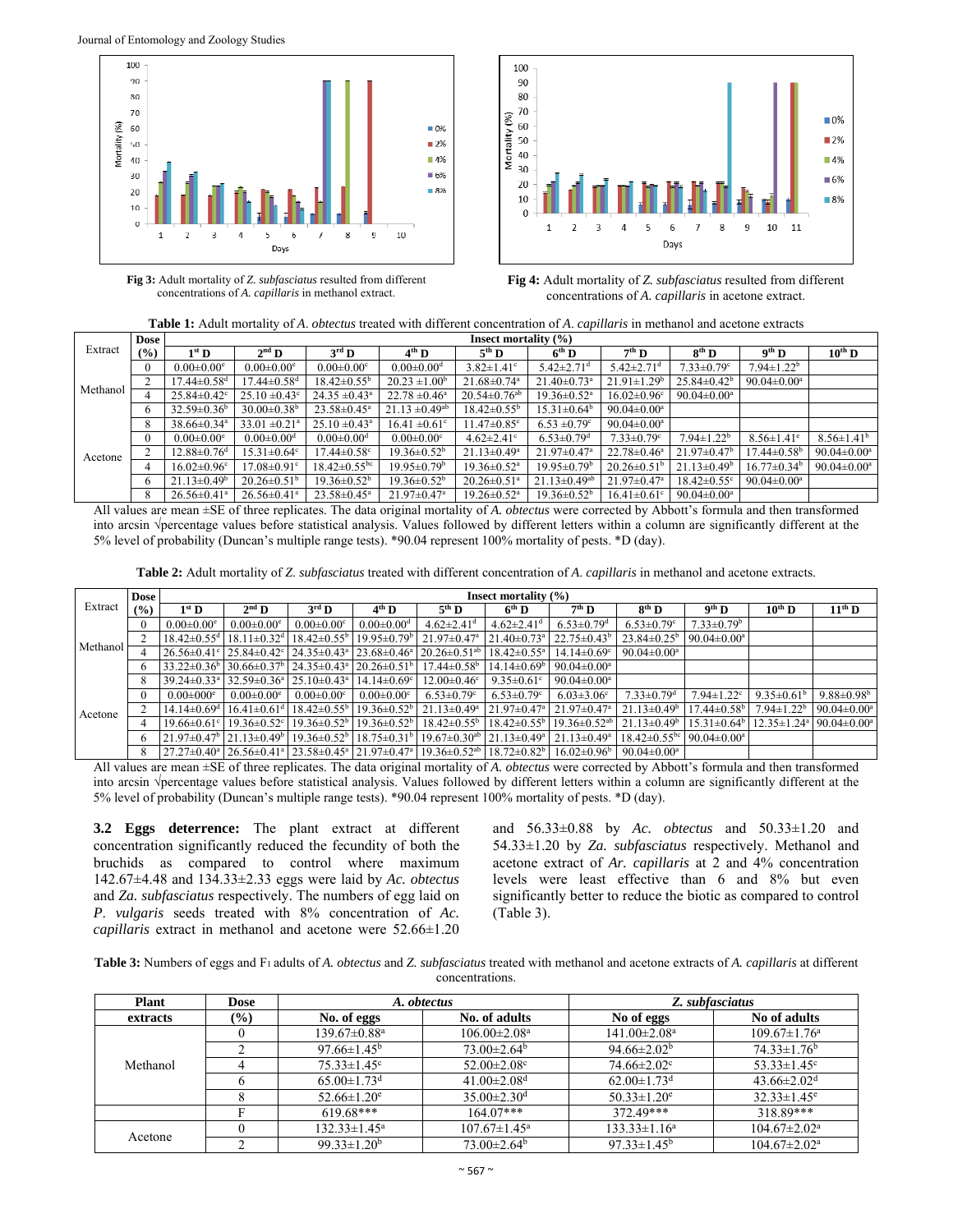|  | $78.33 \pm 0.88$ c            | $55.66 \pm 2.33$ <sup>c</sup> | $77.66 \pm 1.45$ <sup>c</sup> | $52.00 \pm 1.73$ °            |
|--|-------------------------------|-------------------------------|-------------------------------|-------------------------------|
|  | $67.66 \pm 1.45$ <sup>d</sup> | $51.66 \pm 2.02$ <sup>c</sup> | $67.33 \pm 1.76$ <sup>d</sup> | $43.66 \pm 1.76$ <sup>d</sup> |
|  | 56.33 $\pm$ 0.88 $^{\circ}$   | $36.33 \pm 2.02$ <sup>d</sup> | $54.00 \pm 1.53$ <sup>e</sup> | $32.66 \pm 1.76$ <sup>e</sup> |
|  | $622.44***$                   | $163.04***$                   | 382.77***                     | $253.53***$                   |

All values are mean ± SE of three replicates. Values followed by different letters within a column are significantly different at *p*≤0.05 (Duncan's multiple range tests). F values followed by asterisks are significant at *p*≤0.001 (One-way ANOVA test)

**3.3 F<sub>1</sub> progeny reduction:** Like fecundity, F<sub>1</sub> progenies of bruchid pests also reduced significantly at different concentration of plant extract both in methanol and acetone as compared to control where  $114.67\pm2.60$  and  $107.67\pm4.05$ adults of *Ac. obtectus* and *Za. subfasciatus* respectively emerged successfully. It is evident from the Table 3 that 8% concentration of *Ac. capillaris* in methanol and acetone resulted in production of 35.33±2.02 and 36.33±2.02 adults of *Ac. obtectus* and 32.33±1.45 and 32.66±1.76 of *Za.*   $subfasciatus$  respectively. The emergence of  $F_1$  progenies were also less among the seeds treated with 2, 4 and 6% concentration of plant extract in methanol and acetone as compared to control (Table 3).

### **4. Discussion**

The present study unveiled that the plant extract of *Ar*. *capillaris* in both methanol and acetone proved effective in causing mortality of adult bruchid, reducing fecundity and F1 adult emergence. However, methanol extract was more effective against both *Ac*. *obtectus* and *Za*. *subfasciatus* and both 6 and 8% concentration gave 100% mortality of both pests after 6.66±0.66 and 6.33±0.33 days respectively. The acetone extract at 8% concentration was most effective to bring 100% mortality of *Ac*. *obtectus* and *Za*. *subfasciatus* on 7.66±0.88 and 7.33±0.66 days of treatment respectively. Whereas no mortality was observed up to  $5<sup>th</sup>$  day at control both in *Ac*. *obtectus* and *Za*. *subfasciatus* respectively. It was observed that mortality of adult bruchids was directly proportional to the concentration levels and exposure. Higher doses and longer exposure resulted in appreciable mortality of bruchids and those observations are in accordance with the study of Patole (2009) [15] and Ziaee and Moharramipour (2013) <sup>[16]</sup>. Diwan and Saxena (2010) <sup>[17]</sup> showed that more than 90% mortality of *Callosobruchus maculatus* with in 24 hours while studying the insecticidal property of flavonoid isolated from *Tephrosia purpuria*. Significant differences between mortality recorded in the extract treated and controls shows that there might be some active compounds are embedded in plant extract responsible for the mortality of the insects. The results of the present investigation are similar to the observation of Asawalam *et al*. (2007) [18] who reported that insecticidal activity of any plant is due to active constituents of the plant concerned. Mean oviposition decreased significantly  $(p \le 0.001)$  with increase in treatment dosage to 52.66±1.20 and 56.33±0.88 eggs per female of *Ac. obtectus* and 50.33±1.20 and 54.33±1.20 eggs per female of *Za. subfasciatus* at 8% methanol and acetone concentration as compared 142.67±4.48 and 134.33±2.33 eggs per female of *Ac. obtectus* and *Za. subfasciatus* respectively at control. Similarly emergence of  $F_1$  adults also decreased significantly from a high value  $114.67 \pm 2.60$  and  $107.67 \pm 4.05$  at control to a comparatively low value of  $35.33\pm2.02$  and  $32.33\pm1.45$  F<sub>1</sub> adults of *Ac. obtectus* and *Za. subfasciatus* respectively at 8% methanol extract and  $36.33\pm2.02$  and  $32.66\pm1.76$  F<sub>1</sub> adults in same concentration of extract in acetone. Yankanchi and Lendi (2009) [19] found that oviposition deterrence of *C*. *chinensis* was 96.8 and 92.6% in seeds treated with 20 mg/gm *Withania somnifera* and *Tridax procumbens* powder respectively. Authors also recorded 100% ovicidal activity at

5mg/gm of *W*. *somnifera* and *T*. *procumbens* and 20 mg/gm of *Pongamia pinnata* and *Gliricidia maculata* leaf powder suppressed 100%  $F_1$  adult's emergence of the same pest. The observed adult mortality, eggs deterrence and reduced  $F_1$ generation, after the application of the extracts may be due to the active components of the plant species extracted by the solvent used.

## **5. Conclusion**

From the present study it has been concluded that *Ar*. *capillaris* possesses insecticidal properties and methanol and acetone extract of the plant even at very low concentrations significantly increased the adult mortality and reduced the fecundity and  $F_1$  adult emergence of both the pests. However, methanol extract of the tested plant was more effective against both the bruchid pests. Significant differences in mortality oviposition and adult emergence of pest species in different solvents shows the presence of active compounds of plants that were responsible for insecticidal activities of plants against insect pests. The use of *Ar*. *capillaris* as an alternative to synthetic insecticides for the management of stored grain pests has been advocated through the study.

## **6. References**

- 1. Broughton WJ, Hernandez G, Blair M, Beebe S, Gepts P, Vanderleyden J. Bean (*Phaseolus* spp.)-model food legumes. Plant Soils. 2003; 252:55-128.
- 2. Cardona C, Julia K, Posso CE, Francisco M, Hernando R. Comparative value of four arcelin variants in the development of dry bean lines resistant to the Mexican bean weevil. Entomologia Experimentalis et Applicata. 1990; 56:197-206.
- 3. Thakur DR. Taxonomy, distribution and Pest status of Indian Biotypes of *Acanthoscelides obtectus* (Coleoptera: Chrysomelidae: Bruchinae) - A New Record. Pakistan Journal of Zoology. 2012; 44(1):189-195.
- 4. Jacqueline TC, Moacir RF, Eveline SC, Joseane RS, Janaina MM, Arlindo LBJ. Effects of different formulations of neem oil based products on control *Zabrotes subfasciatus* (Boheman, 1833) (Coleoptera: Bruchidae) on beans. Journal of Stored Product Research. 2014; 56:49-53.
- 5. Paul UV, Lossini JS, Edwards PJ, Hilbeck A. Effectiveness of products from four locally grown plants for the management of *Acanthoscelides obtectus* (Say) and *Zabrotes subfasciatus* (Boh.) (Coleoptera: Bruchidae) in stored beans under laboratory and farm conditions in Northetrn Tanzania. Journal of Stored Product Research. 2009; 45:97-107.
- 6. Fishwick FB. Pesticide residues in grain arising from post-harvest treatments. Aspects of Applied Biology. 1988; 17:37-46.
- 7. Yamahara J, Matsuda H, Sawada T, Mibu H, Fujimura H. Biologically active principles of crude drugs. Pharmacological evaluation of *Artemisia capillaries* Flos (1). Yakugaku Zasshi. 1982; 102:285-291.
- 8. Hikino H. Antihepatotoxic activity of crude drugs. Yakugaku Zasshi. 1985; 105:109-118.
- 9. Arora GL. Taxonomy of the Bruchidae (Coleoptera) of